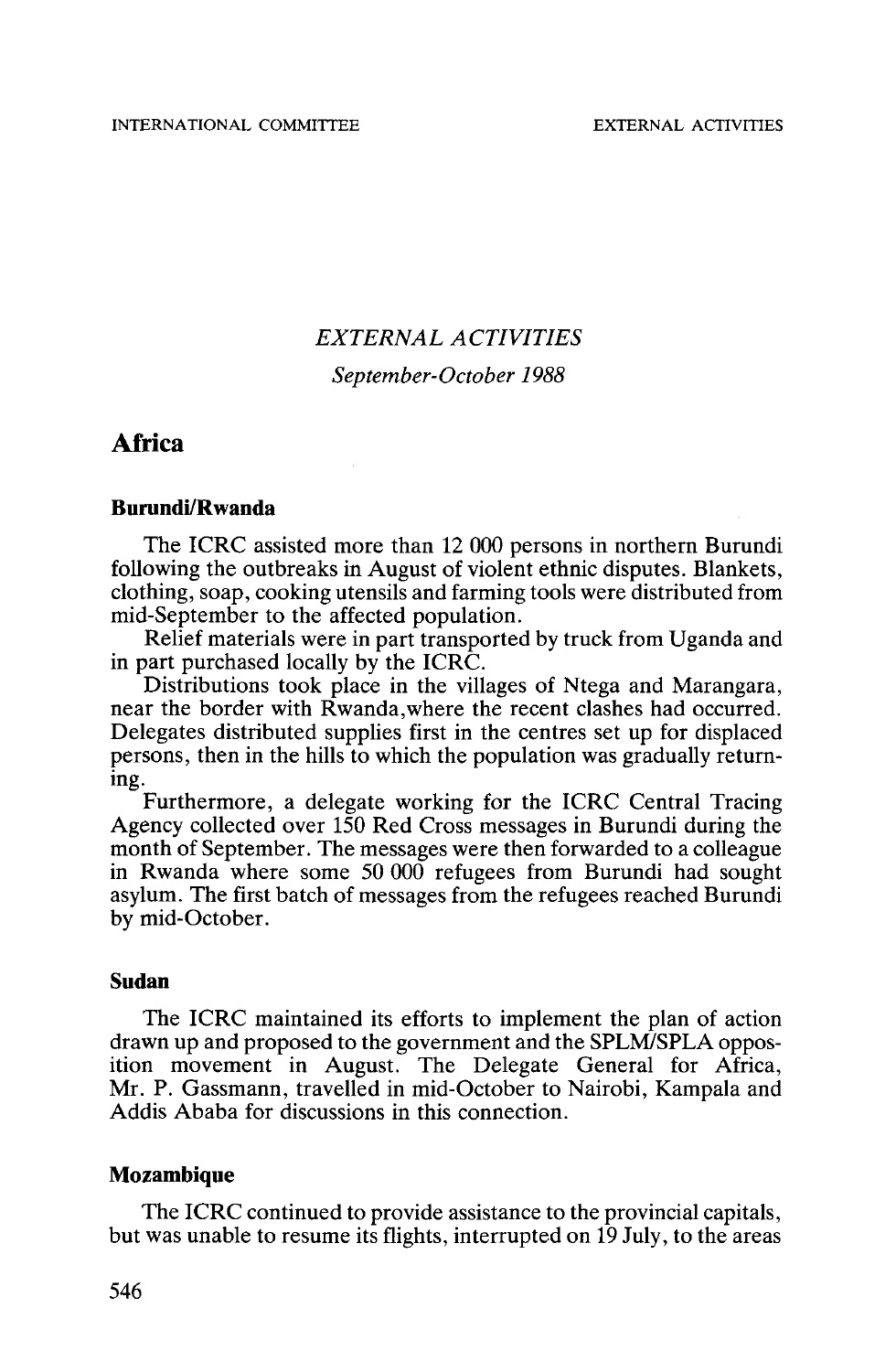more directly affected by the conflict. Visits to security detainees awaiting trial or already sentenced also continued. In September and October ICRC delegates visited the prisons of Inhambane, Xai Xai and Tete.

### **Angola**

During the two months under review, the ICRC delegation in Angola carried out seed distributions of maize, sorghum, millet, bean, soya and sunflower among the civilian population on the Planalto, mainly in the provinces of Bié, Huambo and Benguela. The operation, timed to coincide with the beginning of the rainy season, involved approximately 1,150 tonnes of seed and benefited about 300 000 per- sons.

## Latin America

### **Nicaragua**

In the conflict regions of Rio Coco Abajo and Llano Norte, the ICRC joined with the Nicaraguan Red Cross to help victims of the

During the night from 21 to  $22$  October, Hurricane Joan cut a swathe of devastation across the country's Atlantic coast, destroying the town of Bluefields and with it the premises of the ICRC's sub-delegation there. The ICRC immediately began work to evacuate and assist the When the worst was over, the ICRC continued to aid the National Society by providing relief supplies and logistic support for the displaced population of Rama.

But for the interruption caused by the hurricane, the ICRC's regular activities continued normally, both visits to detainees (the Tipitapa prison in September and the prisons in Bluefields and Granada in October) and tracing and dissemination work.

#### **Brazil**

The Brazilian Ministry of Foreign Affairs, in conjunction with the *"Institute de Pesquisa em Relacoes intemacionais"* (IPRI) organized a symposium with ICRC participation for civilian and military officials from 17 to 19 October. The symposium, which took place in Brasilia, was held to promote implementation of international humanitarian law and to discuss the question of Brazil's accession to the Protocols additional to the Geneva Conventions. The opening ceremony, at the Ministry of Foreign Affairs, was attended by the Head of the General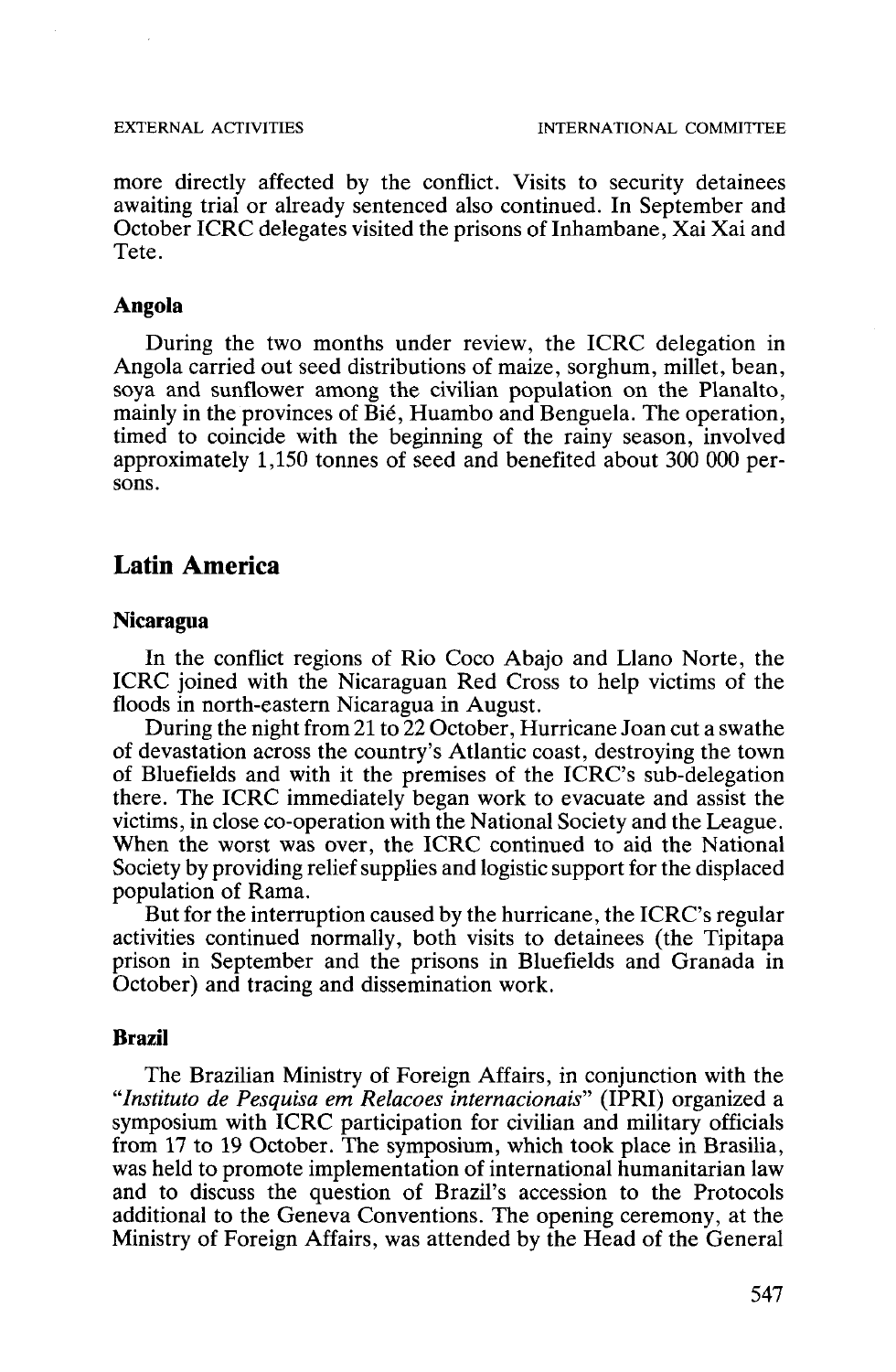Staff of the Armed Forces, the Minister of Justice, representatives of the Ministry of Foreign Affairs, of the Chamber of Deputies and the

The speakers' presentations gave rise to lively discussion with the senior civilian and military officials taking part in the symposium, which will be the subject of an IPRI publication.

#### **Other activities**

Security detainees are also visited in *Chile, Colombia, El Salvador,*

Assistance programmes for the civilian population in *El Salvador* continued. In *Peru,* delegates, including a doctor and a nurse, went to conflict areas in the Departments of Huánuco and Apurimac to assess the medical needs of the people living there. In addition, a dissemination programme was set up in the Department of San Martín.

Finally, the regional delegates based in *Argentina, Colombia* and Costa Rica took part in various seminars, symposiums and commemora*costa Figure 20 arri*ous seminary seminary in various seminary and comment's  $125$  anniversary, for example in *Granada, Haiti, Mexico, Panama* and *Paraguay.*

## Asia

#### **Afghan conflict**

One of the key developments for the ICRC during the last two months in Afghanistan has been the opening of the ICRC hospital for war surgery in Kabul on 1 October. By the end of the month this hospital, with a current capacity of 50 beds, had admitted 43 patients. without counting those who did not need hospitalization; moreover, 94 operations had been performed by this date. As regards detention, the first visit took place to a prison outside

the capital; from 17 September to 1 October the delegates carried out a visit to the prison in Mazar-i-Sharif, the capital of the northern province of Balkh. In addition, they also visited, again for the first time, the Dar ul Tadib detention centre for minors in Kabul.

The ICRC delegates in Pakistan were also very busy conducting on-going surveys around nine first-aid posts along the Afghan border; they continued contacts with representatives from the various resistance movements and visited an increasing number of groups of detainees being held by the resistance. During the same period the two ICRC hospitals in Pakistan had a record intake of patients, with 278 admissions in Peshawar and 238 in Quetta.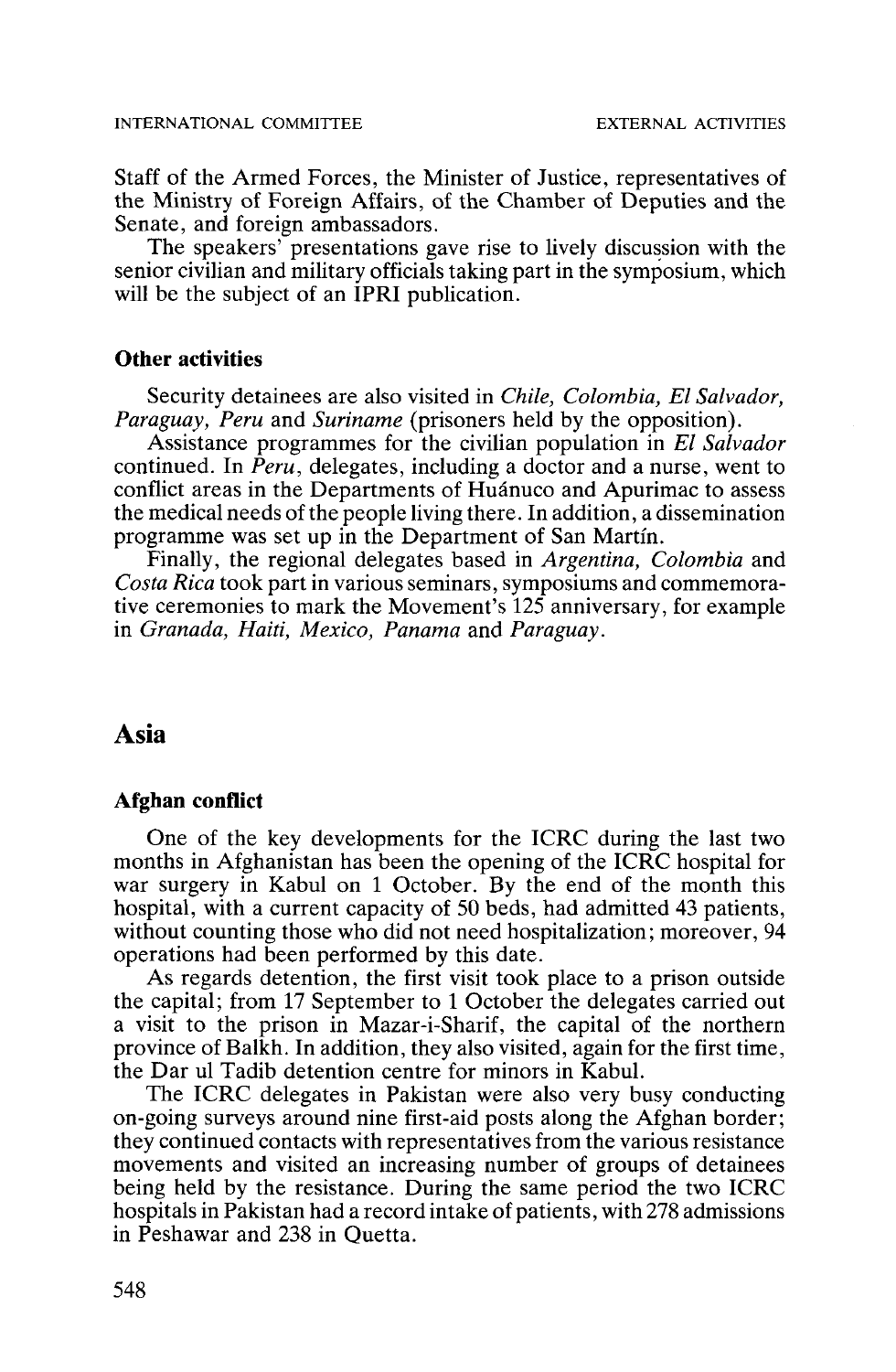### **Kampuchea conflict**

Along the border between Kampuchea and Thailand, the ICRC delegates' main concern is the plight of the refugees in the camps administered by Democratic Kampuchea; they continue to be refused access to several of these camps where the state of the civilian population is reported to be disquieting. Negotiations in this connection took place with the Thai authorities and with Khmer spokesmen; intense consul- tations have also been going on with the UN specialized agencies.

#### **Malaysia**

After receiving the authorities' consent for a new series of visits to people detained under the Internal Security Act, from 12 September to 11 October ICRC delegates visited a total of 136 detainees in 11 places of detention in the peninsular and eastern part of Malaysia. The previous visit dated back to 1986.

#### **Philippines**

In the Philippines, visits to places of detention continued at regular intervals. In September and October the ICRC delegation visited 159 people imprisoned in 26 places of detention throughout the country. As regards relief supplies, a total of 8,100 people received ICRC aid, including 4,500 on the island of Mindanao. To these figures must be added the emergency relief supplies (rice and logistic support) which the ICRC provided to the National Society after the passage of hur- ricane Unsang, which devastated the archipelago from Mindanao to Manila.

## Middle East

#### **Iran/Iraq conflict**

The period under review began well on 12 September with the ICRC repatriating a group of 72 disabled Iraqi prisoners of war whom Tehran had unilaterally decided to release. Negotiations for repatriation of all the conflict's prisoners of war, under Article 118 of the Third Conven- tion (which provides for their repatriation without delay following the end of active hostilities), continued unabated both on the fringes of the UN-sponsored peace negotiations in Geneva and New York and in the capitals of the two countries themselves. In a *note verbale* dated 4 October, the ICRC made a solemn appeal to the two parties to notify the ICRC of all the POWs who had not yet been registered with a view to their repatriation, and urged them to proceed as soon as possible